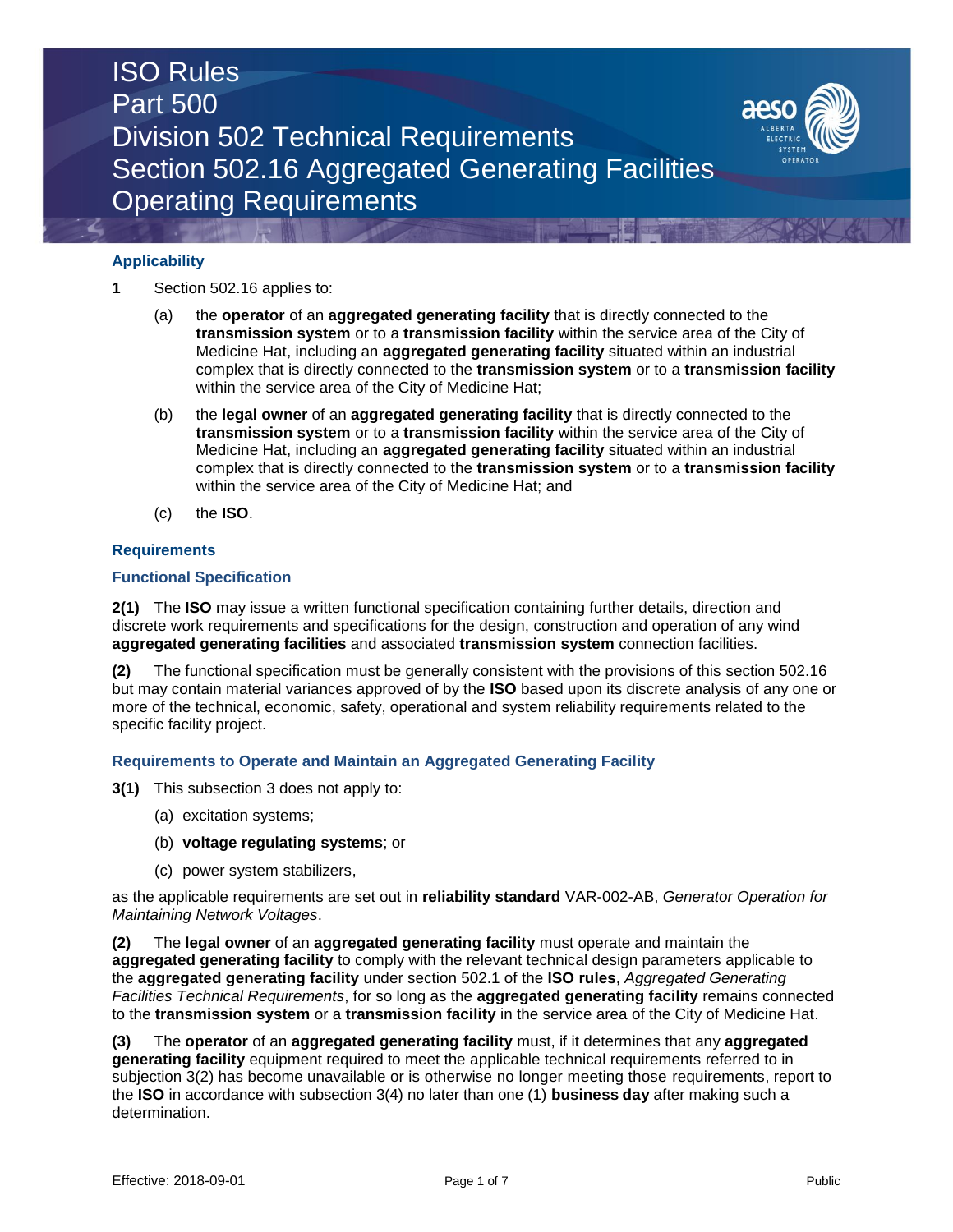



- **(4)** A report to the **ISO** as required by subsection 3(3) must include:
	- (a) a description of the cause of the equipment unavailability or the reason that the equipment no longer meets the applicable technical design requirements;
	- (b) a plan to address the problem, including testing; and
	- (c) the expected date and time when the equipment will be repaired.

**(5)** The **operator** of an **aggregated generating facility** must, if the **aggregated generating facility**  equipment is not repaired by the expected date and time provided in the report described in subsection 3(4)(c), report to the **ISO** no later than one (1) **business day** after the original expected date and time of the reason why the **aggregated generating facility** equipment was not repaired at the expected date and time, and provide the **ISO** with a revised date and time for repair.

**(6)** The **operator** of an **aggregated generating facility** must report to the **ISO** no later than one (1) **business day** after the equipment described in subsection 3(3) has been repaired.

**(7)** If the **ISO** provides written notice to the **legal owner** of an **aggregated generating facility** detailing evidence that the observed performance of the **aggregated generating facility** is not consistent with any of the applicable technical requirements, the **legal owner** must submit to the **ISO** a written report, in accordance with subsection 13, demonstrating that the **aggregated generating facility** is capable of meeting those requirements.

**(8)** The **legal owner** must submit a report pursuant to subsection 3(7) no later than sixty (60) **business days** after receipt of the **ISO**'s written notice.

**(9)** Notwithstanding subsection 3(8), the **legal owner** of an **aggregated generating facility** is not required to provide the report if, between the date the **ISO** delivers the written notice and the deadline date for the submission of the report:

- (a) the **legal owner** demonstrates to the satisfaction of the **ISO** that the lack of consistency described in subsection 3(7) was caused by equipment problems for the **aggregated generating facility** that the **legal owner** corrected prior to the deadline date for the submission of the report; and
- (b) the **ISO** provides written notice to the **legal owner** that the report is not required.

#### **Requirements for Governor System**

**4** Subject to subsection 3, the **operator** of an **aggregated generating facility** must, if the **aggregated generating facility** is equipped with a **governor system**, only operate the **aggregated generating facility** with the **governor system** in service, in droop mode, and free to respond to frequency changes.

#### **Requirements for Operation at Maximum Authorized Real Power**

**5(1)** The **operator** of an **aggregated generating facility** must not operate the **aggregated generating facility** above the **maximum authorized real power** provided to the **ISO** in accordance with section 502.1 of the **ISO rules**, *Aggregated Generating Facilities Technical Requirements*.

**(2)** Notwithstanding subsection 5(1), the **ISO** may, during supply shortfall events, request that the **operator** of an **aggregated generating facility** operate above the **maximum authorized real power** of the **aggregated generating facility**.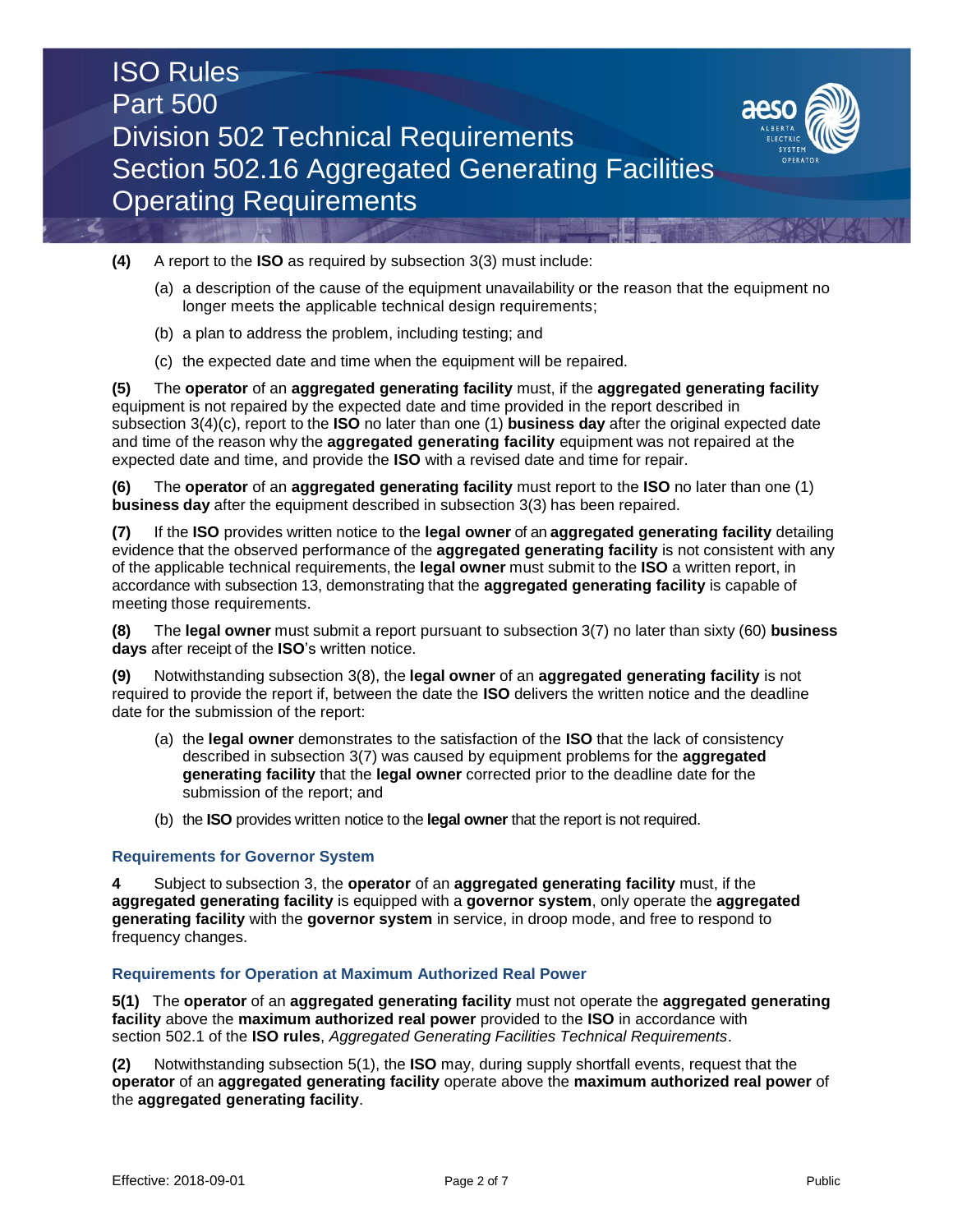## ISO Rules Part 500 Division 502 Technical Requirements Section 502.16 Aggregated Generating Facilities Operating Requirements



**(3)** The **ISO** must, when the additional **real power** referred to in subsection 5(2) is no longer required, notify the **operator** of the **aggregated generating facility** to return the **aggregated generating facility** to a value at or below the **maximum authorized real power**.

#### **Operating Requirements for the Synchrophasor Measurement and Sequence of Event Devices**

**6** The **legal owner** of an **aggregated generating facility** must retain any available synchrophasor measurements and sequence of event records for a minimum period of one (1) calendar year.

### **Operating Data Requests**

**7(1)** The **ISO** may request, by way of written notice, operating data from the **legal owner** of an **aggregated generating facility**.

- **(2)** The **legal owner** of an **aggregated generating facility** must:
	- (a) submit the operating data requested by the **ISO**, if available, no later than five (5) **business days** after receipt of the notice set out in subsection 7(1); or
	- (b) if the operating data requested by the **ISO** is not available, advise the **ISO** in writing no later than five (5) **business days** after receipt of the notice set out in subsection 7(1).

#### **Reactive Current Compensation Setting**

**8(1)** The **ISO** must provide the **legal owner** of an **aggregated generating facility** with one hundred and eighty (180) **days**' notice in writing that a change to the reactive current compensation settings of the **aggregated generating facility** is required.

**(2)** The **legal owner** of an **aggregated generating facility** that is equipped with reactive current compensation settings must, upon receiving a notice in writing from the **ISO** referenced in subsection 8(1):

- (a) make a change to the reactive current compensation settings of the **aggregated generating facility** on or before the date specified by the **ISO**; and
- (b) provide written confirmation to the **ISO** that it has done so.

(3) The **legal owner** of an **aggregated generating facility** that is not equipped with reactive current compensation settings must, upon receiving a notice in writing from the **ISO** referenced in subsection 8(1), advise the **ISO** in writing that it is not equipped with such settings on or before the date specified by the **ISO**.

#### **Testing Applicability**

**9** The following subsections 10 and 11 are only applicable to the **legal owner** of an **aggregated generating facility** that has a **maximum authorized real power** equal to or greater than 9 MW.

#### **Baseline Testing**

**10(1)** The **legal owner** of an **aggregated generating facility** must perform baseline testing, including model validation, in accordance with subsection 10(2), to validate the following **aggregated generating facility** models as applicable to the technology used in the **aggregated generating facility**:

- (a) generator or convertor;
- (b) **excitation system** including the:
	- (i) **voltage regulating system** or **automatic voltage regulator** in voltage control mode; and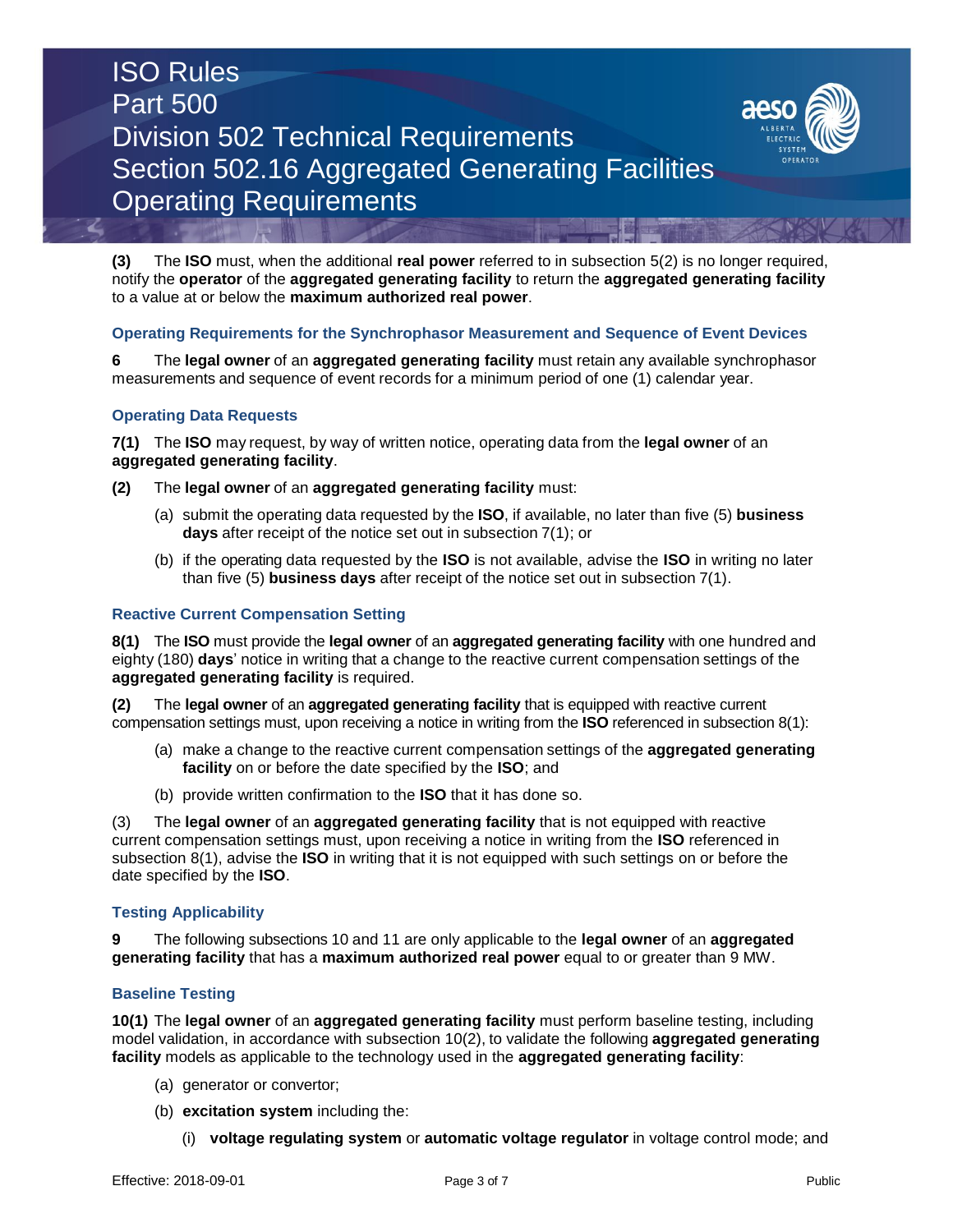

(ii) **reactive power** resources;

- (c) power system stabilizer for an **aggregated generating facility** equipped with a power system stabilizer;
- (d) turbine-**governor system** or **real power** controller; and
- (e) other **aggregated generating facility** models as the **ISO** requests.

**(2)** The **legal owner** of an **aggregated generating facility** must perform baseline testing when any modification is made that changes the modelled behaviour of the **aggregated generating facility** with respect to the **transmission facilities**.

**(3)** The **legal owner** of an **aggregated generating facility** is only required to perform testing on those portions of the models that are affected by the modifications described in subsection 10(2).

**(4)** The **legal owner** of an **aggregated generating facility** must perform **reactive power** verification, in accordance with subsection 12 as part of the baseline testing.

**(5)** The results of the baseline testing performed pursuant to subsection 10(2) must be reported to the **ISO** in accordance with subsection 13.

## **Model Revalidation Testing**

**11(1)** The **legal owner** of an **aggregated generating facility** must, for each model referenced in subsection 11(2) and as applicable to the technology used in the **aggregated generating facility**, perform model revalidation testing no later than five (5) calendar years from the date of the most recently completed baseline testing or model revalidation testing.

- **(2)** Model revalidation testing must consist of the following **aggregated generating facility** models:
	- (a) **excitation system** including the **voltage regulating system** or **automatic voltage regulator**  in voltage control mode;
	- (b) power system stabilizer for an **aggregated generating facility** equipped with a power system stabilizer; and
	- (c) turbine-**governor system** or **real power** controller.

**(3)** Where the **ISO** provides written notice to the **legal owner** of an **aggregated generating facility**  stating that the modelled response of the **aggregated generating facility** is not consistent with the observed response, the **legal owner** must perform model revalidation testing of the **aggregated generating facility** in accordance with subsection 11(2).

**(4)** The **legal owner** of an **aggregated generating facility** must provide to the **ISO** the written results of any model revalidation testing no later than sixty (60) **business days** after receipt of the notice described in subsection 11(3).

**(5)** Notwithstanding subsection 11(4), the **legal owner** of an **aggregated generating facility** is not required to perform the revalidation testing if, between the date the **ISO** delivers the written notice and the deadline date for the submission of model revalidation testing results:

- (a) the **legal owner** demonstrates to the satisfaction of the **ISO** that the lack of consistency described in subsection 11(3) was caused by equipment problems for the **aggregated generating facility** that the **legal owner** corrected prior to the revalidation testing date; and
- (b) the **ISO** provides written notice to the **legal owner** that the revalidation testing results are not required.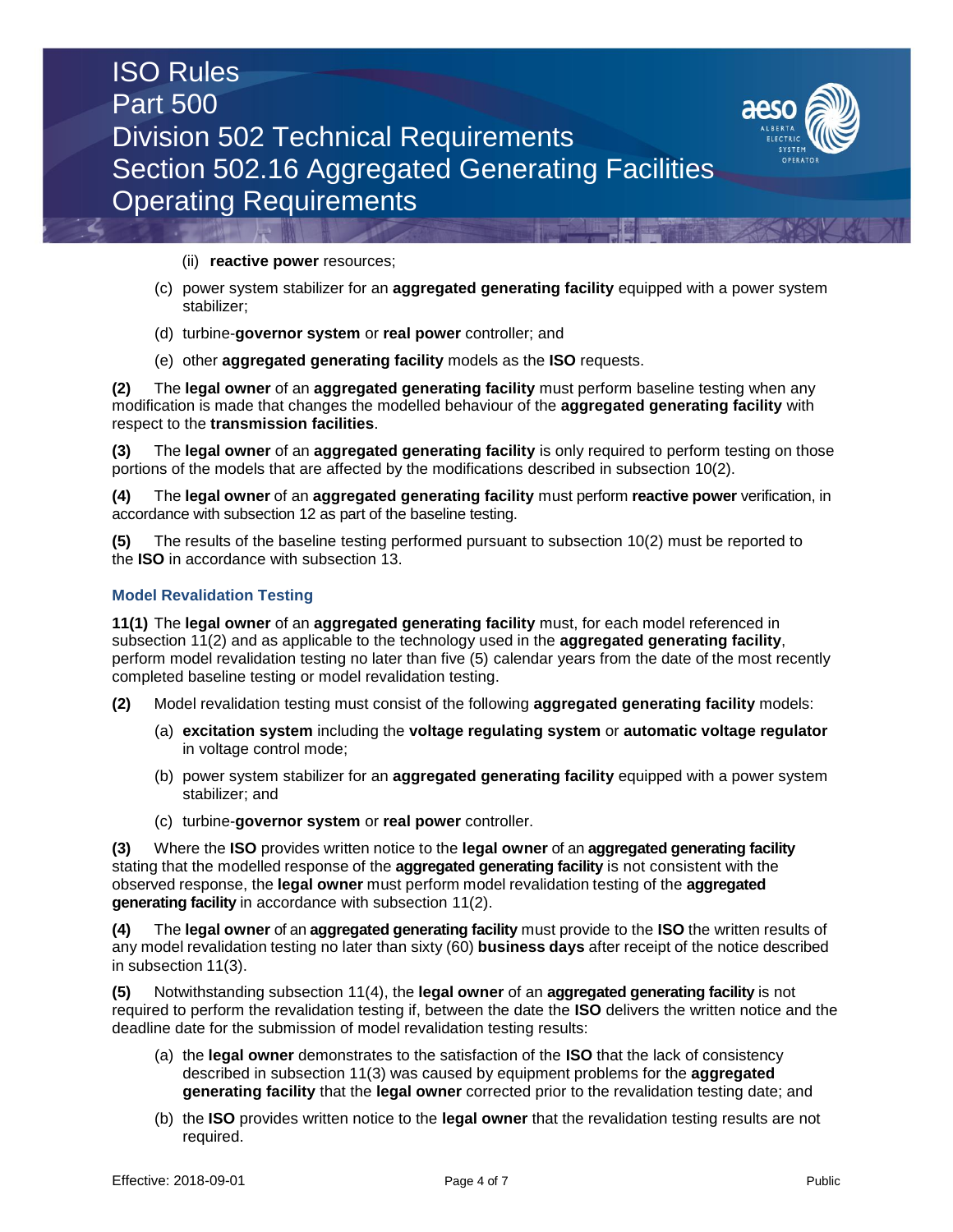



- (a) the **legal owner** may make a request in writing to the **ISO** for a deferral of model validation testing for no more than one (1) year, if within that year there is a planned change to equipment; and
- (b) the **ISO** must reply in writing within sixty (60) **business days** of receiving such a request.

**(7)** The results of any model revalidation testing performed pursuant to subsections 11(1) and 11(3) must be reported to the **ISO** in accordance with the requirements of subsection 13.

#### **Reactive Power Verification Testing**

**12(1)** The **legal owner** of an **aggregated generating facility** must, subject to subsection 12(3), perform **reactive power** verification testing of the **aggregated generating facility** at the **maximum authorized real power** for the **aggregated generating facility** at regular intervals no later than five (5) calendar years from the date of the prior **reactive power** verification or re-verification testing.

**(2)** The **reactive power** verification testing for the **aggregated generating facility** for the **maximum authorized real power** must achieve:

- (a) the **gross reactive power** at 0.90 lagging **power factor**; and
- (b) the **gross reactive power** at 0.95 leading **power factor**.

**(3)** The **legal owner** of an **aggregated generating facility** may test the **aggregated generating facility** at values other than the **maximum authorized real power**, but only if ambient conditions or **transmission system** limits do not allow the **aggregated generating facility** to achieve the **maximum authorized real power** or the **reactive power** requirements.

**(4)** Where the **ISO** provides written notice to the **legal owner** of an **aggregated generating facility** that the observed response of the **aggregated generating facility** is not consistent with the **reactive power** requirements for that **aggregated generating facility**, the **legal owner** must perform **reactive power** re-verification testing in accordance with subsection 12(2).

**(5)** Subject to the exception in subsection 12(6), the **legal owner** of an **aggregated generating facility**  must provide the **reactive power** re-verification testing results to the **ISO** no later than sixty (60) **business days** after receipt of the notice described in subsection 13(4).

**(6)** Notwithstanding subsection 12(5), the **legal owner** of an **aggregated generating facility** is not required to perform the **reactive power** re-verification testing if, between the date the **ISO** delivers the written notice and the deadline date for the submission of the testing results:

- (a) the **legal owner** demonstrates to the satisfaction of the **ISO** that the lack of consistency described in subsection 12(4) was caused by equipment problems for the **aggregated generating facility** that the **legal owner** corrected prior to the testing date; and
- (b) the **ISO** provides written notice to the **legal owner** that the report is not required.

**(7)** The results of any **reactive power** re-verification testing performed pursuant to subsections 12(1) or 12(3) must:

- (a) be reported to the **ISO** in accordance with subsection 13; and
- (b) include a **reactive power** capability curve showing:
	- (i) over-excitation limiter or equivalents;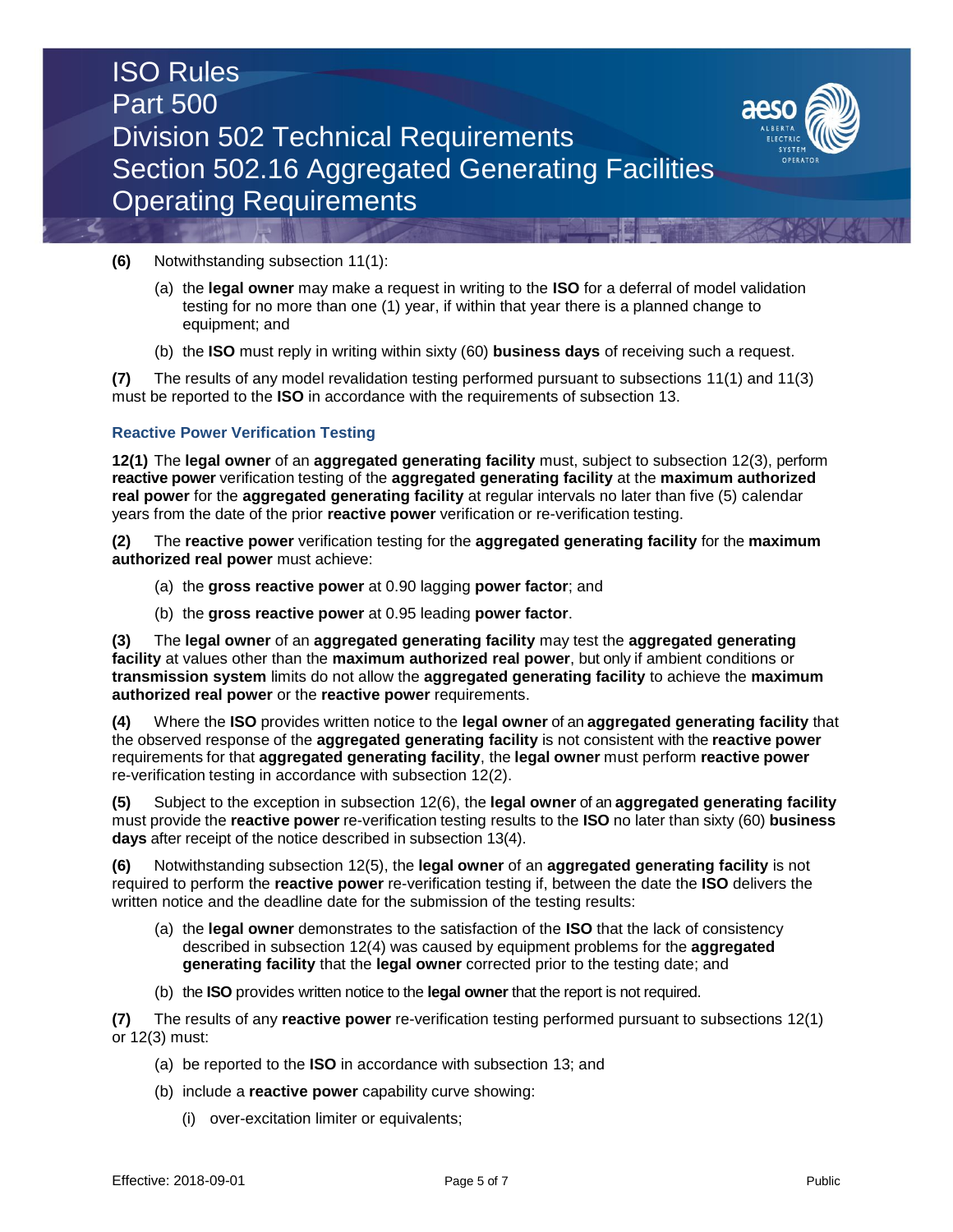



- (ii) under-excitation limiters or equivalent; and
- (iii) any other limiting factors.

#### **Model Validation and Reactive Power Verification Reporting**

**13(1)** The **legal owner** of an **aggregated generating facility** must submit all test results referred to in this section 502.16 to the **ISO** in the form of reports that meet the requirements specified by the **ISO**.

**(2)** In addition to any other reporting requirements specified in this section 502.16 the **legal owner** of an **aggregated generating facility** must, unless otherwise specified in this section 502.16, submit a separate model validation and **reactive power** verification report in accordance with subsection 13(1) to the **ISO** no later than one hundred and eighty (180) **days** after the date of completion of each of:

- (a) the first connection of an **aggregated generating facility** to the **transmission system** or a **transmission facility** within the service area of the City of Medicine Hat;
- (b) the first connection of an **aggregated generating facility** to the **transmission system** or a **transmission facility** within the service area of the City of Medicine Hat upon completion of any modification described in subsections 10(2);
- (c) the in-service date of any increased **maximum authorized real power** of an **aggregated generating facility**;
- (d) the completion of model revalidation testing other than that required in subsection 11(3); and
- (e) the completion of any **reactive power** verification or re-verification testing other than that required in subsection 12(4).

#### **Power Quality**

**14(1)** The **ISO** must assess voltage unbalance concerns in accordance with the specifications set out in the *International Electrotechnical Commission 61000-3-13, Electromagnetic compatibility (EMC) – Part 3- 13: Limits - Assessment of emission limits for the connection of unbalanced installations to MV, HV and EHV power systems* at the **point of connection** of the **aggregated generating facility** to the **transmission system** or a **transmission facility** within the service area of the City of Medicine Hat.

**(2)** The **legal owner** and the **operator** of an **aggregated generating facility** must assist the **ISO** in a power quality investigation.

#### **Operator Availability**

**15** The **legal owner** of an **aggregated generating facility** must have a designated personnel available twenty four (24) hours a **day** every **day** of the calendar year for contact and communication with the **ISO**, in accordance with all applicable **ISO rules** and **reliability standards**.

#### **Aggregated Generating Facility Disconnection**

**16** The **operator** of an **aggregated generating facility** must not, after the connecting breaker or feeder breaker of the **aggregated generating facility** has been opened or tripped, electrically reconnect to the **transmission facility** without prior approval from the **ISO**.